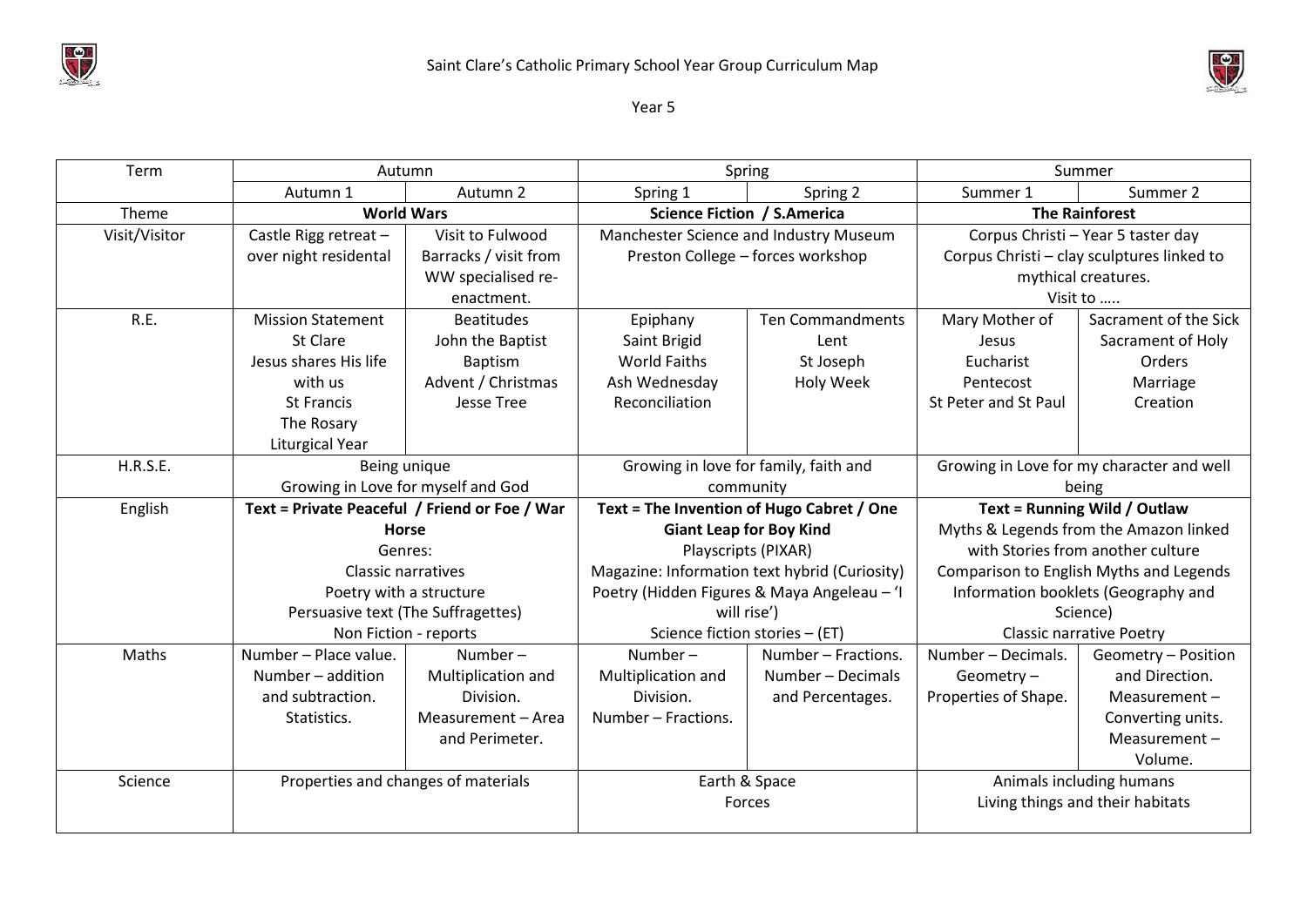



Year 5

| Computing | Online safety                                                                               | Online safety        | <b>Online Safety</b>                                                                          | Online safety               | Online safety                                 | Online safety        |
|-----------|---------------------------------------------------------------------------------------------|----------------------|-----------------------------------------------------------------------------------------------|-----------------------------|-----------------------------------------------|----------------------|
|           |                                                                                             |                      |                                                                                               |                             |                                               |                      |
|           | Data Handling Using                                                                         | Collaborating and    | <b>Modelling Using</b>                                                                        | Multimedia-                 | Programming                                   | Programming          |
|           | data to create graphs                                                                       | networking. Creating | Excel, processing data                                                                        | <b>Creating PowerPoints</b> | (Scratch) Using Code                          | (Scratch) Using Code |
|           | and interpreting data.                                                                      | a webpage / app.     | and using formulaes.                                                                          | on Mexico using a           | It to explore and                             | It to explore and    |
|           |                                                                                             |                      |                                                                                               | combination of              | make different                                | make different       |
|           |                                                                                             |                      |                                                                                               | different content           | programs.                                     | programs.            |
|           |                                                                                             |                      |                                                                                               | forms such as text,         |                                               |                      |
|           |                                                                                             |                      |                                                                                               | audio, images,              |                                               |                      |
|           |                                                                                             |                      |                                                                                               | animations, video           |                                               |                      |
|           |                                                                                             |                      |                                                                                               | and interactive             |                                               |                      |
|           |                                                                                             |                      |                                                                                               | content.                    |                                               |                      |
| D.T.      | Textiles linked to World War - traditional                                                  |                      | Food                                                                                          |                             | Pulleys, gears and cams.                      |                      |
|           | textile techniques, make do and mend - sock<br>techniques to make some recipes.<br>puppets. |                      | Looking at South American food and using                                                      |                             | Moving toys with wild animals on top.         |                      |
|           |                                                                                             |                      |                                                                                               |                             |                                               |                      |
| History   | World War 1 / 2                                                                             |                      | Ancient civilisation - Inca's                                                                 |                             |                                               |                      |
| Geography | Map skills / OS maps                                                                        |                      | Physical & human geography / land use /                                                       |                             | Amazon Basin - Climate zones/ rainforests/    |                      |
|           | -4 digit co ordinates (youtube Steve Backshaw                                               |                      | economic activity focusing on Peru today and                                                  |                             | biomes / world foods - where does it come     |                      |
|           | video)                                                                                      |                      | in the past                                                                                   |                             | from                                          |                      |
| Art       | <b>Self Portraits</b>                                                                       |                      | Sketching (Hugo)                                                                              |                             | Clay sculptures linked to rainforest animals. |                      |
|           | Paintings                                                                                   |                      | Inca art and the progression to modern day                                                    |                             | Amazon art - painting techniques of different |                      |
|           | Georgia O'Keeffe                                                                            |                      | art work from Peru.                                                                           |                             | jungle animals.                               |                      |
|           |                                                                                             |                      | Looking at a selection of different artists from<br>South America.<br><b>Beatriz Milhazes</b> |                             | Andre Derain and Nick Mackman                 |                      |
|           |                                                                                             |                      |                                                                                               |                             |                                               |                      |
|           |                                                                                             |                      |                                                                                               |                             |                                               |                      |
| Music     | Classroom Jazz 1 - Choranga                                                                 |                      | Fresh prince of bel-Air.                                                                      |                             | History of music study: Romantic era With     |                      |
|           | How does music connect us to the past?                                                      |                      | The big singing practise - Rehearse and                                                       |                             | focus on musical structure.                   |                      |
|           | Play and Perform in solo and ensemble                                                       |                      | preform with others, starting & finishing                                                     |                             | Reflect, rewind and replay.                   |                      |
|           | contexts using their voices - Harvest and                                                   |                      | together & keeping a steady pulse.                                                            |                             |                                               |                      |
|           | <b>Advent Services</b>                                                                      |                      |                                                                                               |                             |                                               |                      |
| French    | <b>Buildings</b>                                                                            |                      | Times of day                                                                                  |                             |                                               | Fruit                |
|           | <b>Directions</b>                                                                           |                      |                                                                                               | Time                        |                                               | <b>Breakfast</b>     |